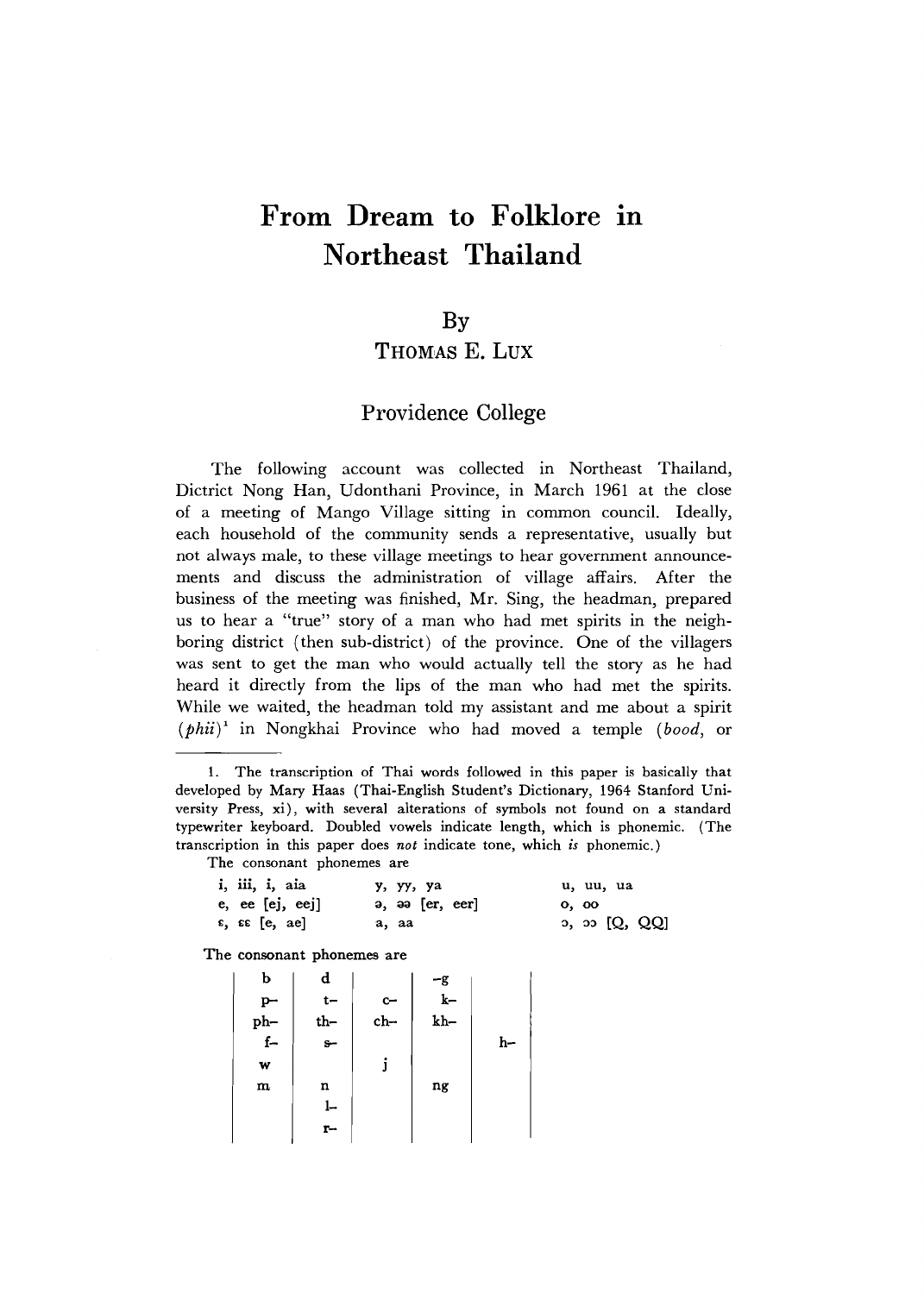*uposatha* hall) to another place further south on the Mekong. When Mr. Kaew had climbed up the ladder of the headman's house, joining the rest of us sitting- gathered around the flickering light of two small kerosene "candle-lamps" under a dark and moonless sky, he took his place at the center of the circle of listeners which had hardly diminished at all following the completion of the meeting. The event he related, said Mr. Kaew, had occurred 10 years earlier and that he himself had gone to meet the man quite deliberately to hear from his own lips how he had been taken away to the land of the spirits.

Because I did not then understand enough Thai to follow the story, Mr. Kaew paused every now and then to let my student-assistant translate what had been said. While this resulted in the loss of nuances, both the story-teller and the translator were very concerned that I understand the story properly; and I was able to clarify obscure points through questioning, either during or after the narration. The narrative follows, as it was taken down by candle-light on the porch of the headman's house.

When Mr. Khamtha was a primary-schoolboy, he dreamt that a ghost-girl *{phii phuu saw)* was in love with him. He asked his parents why he had this dream. They were not sure what had happened to cause it or what it meant, so they sent him to the *wat* (monastery) to become a novice in the Buddhist Brotherhood. They felt that the experience would teach him enough holy things to give him protection and to prevent the ghost-girl from taking him away in death. Khamtha remained a novice for six years, and then, as a young man *(phuu baaw)* he left the Brotherhood. He subsequently married and in the following six years had two children. At the end of these six years of happy married life, Khamtha became ill, and in his illness dreamt again that the same ghost-girl wanted to make love to him.

That November day, his mother's younger brother *(naa)* came to tell him to cut the ripened dry rice in the forest (swidden) field. He went and began work harvesting the crop. About mid-day, he wanted to rest in the field-shelter during the heat of the day. He looked and saw a girl already in the shelter. He thought it was a village girl with whom he had been making love all that month and who had become pregnant. He feared that she would report him to the police, so he hurried over to talk to her. When he had climbed the ladder into the shelter, he saw that she was sitting with her back to him so that he could not see her face. He asked her one of the usual village greetings, "Where have you come from?" She turned around then and he saw that it was a different girl after all, one unknown to him. She told him that she had no home and no village, and had come to talk to him. Again he asked where she had come from. She said she had come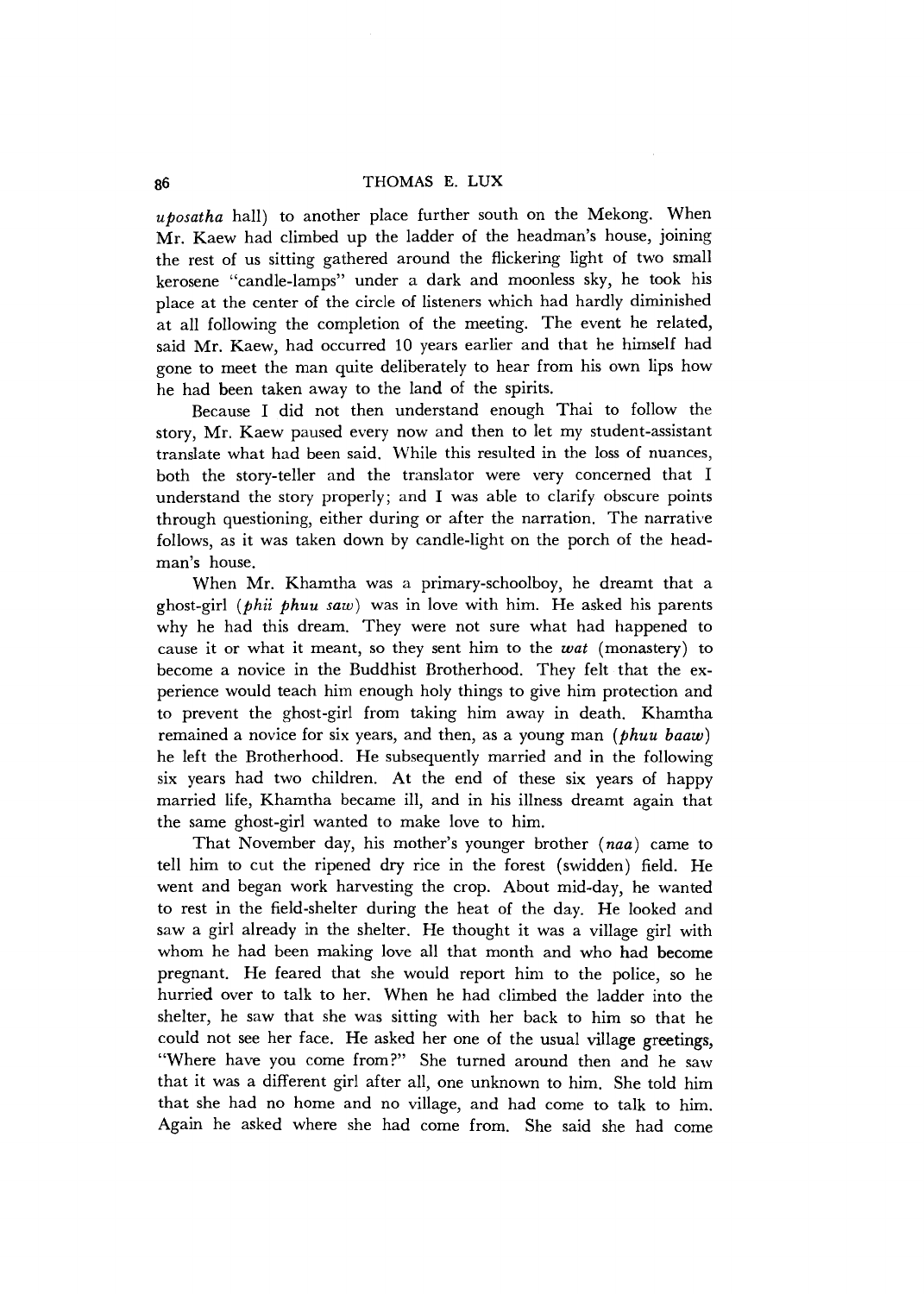with the person who was tending the cattle, not wishing to admit that she was really a ghost. Mr. Khamtha talked to her as a boy talks to a girl, trying without much success to seduce her. A third time he asked her where she had come from. This *time,* she answered,"from very far away, you wouldn't know the place if I told you." He asked her why she had *come,* for whom was she looking? She replied that she had come to see a Mr. Khamtha, whom her parents had told her was very handsome. He thought that she had been acting very strangely and not according to custom, and so began watching her more closely. He noted that the base of her fingernails was black rather than white, that she had short red hairs at the hairline, and that her hair was longer than normal at the nape of her neck. He could see that she was really not a girl at all, but a ghost-girl.

So he replied that if she wanted to see Khamtha, she should follow him and he would take her to Khamtha. He added that it would be easy for her to find Mr. Khamtha, for he himself was Khamtha's neighbor. He tried to excuse himself, lying to her that he would lead her to Khamtha after he had taken a bath in the pond to freshen up before going back to the village. She said that he was trying to leave her, but he denied it, saying "No, I am not trying to leave you; I only want to take a bath. After all, it is good luck to meet such a pretty girl". But instead of going to the pond, he started for the forest. "Why don't you go to the pond?" she asked, but he said that there was a well in the forest. (Well water is clear whereas pond water is muddy.) He went behind a "hill", and then ran to find his *naa*, who was tending the cattle grazing in the forest. [This hill, one of the village school-teachers said after the story was over, has a pond on its summit encircled by many trees. In the pond there once were many crocodiles, which people did not kill, because they are believed to belong to Phraya Naga (i.e. Mr. Sisuthoo), the guardian spirit of the old kingdom of Vientiane. A *farang*, (or Westerner) came and killed many of the crocodiles for their skins. Nothing happened, he said, so probably there really aren't any spirits.]

When Khamtha found his uncle *{naa)}* this one asked him what had happened, and Khamtha asked "What kind of a girl did you bring to see me?", since she had told Khamtha that she had been brought by the man tending cattle. His *naa* said that he had brought no girl to visit *him,* and they went back to the shelter to see who was there. But there was no one there.

They walked back to the village and told the people what had happened. Khamtha's parents thought he looked very strange, like a mad man, and so sent for Mr. Khuming, the spirit doctor. Khamtha stayed at the spirit-doctor's house for 8 days of observation, after which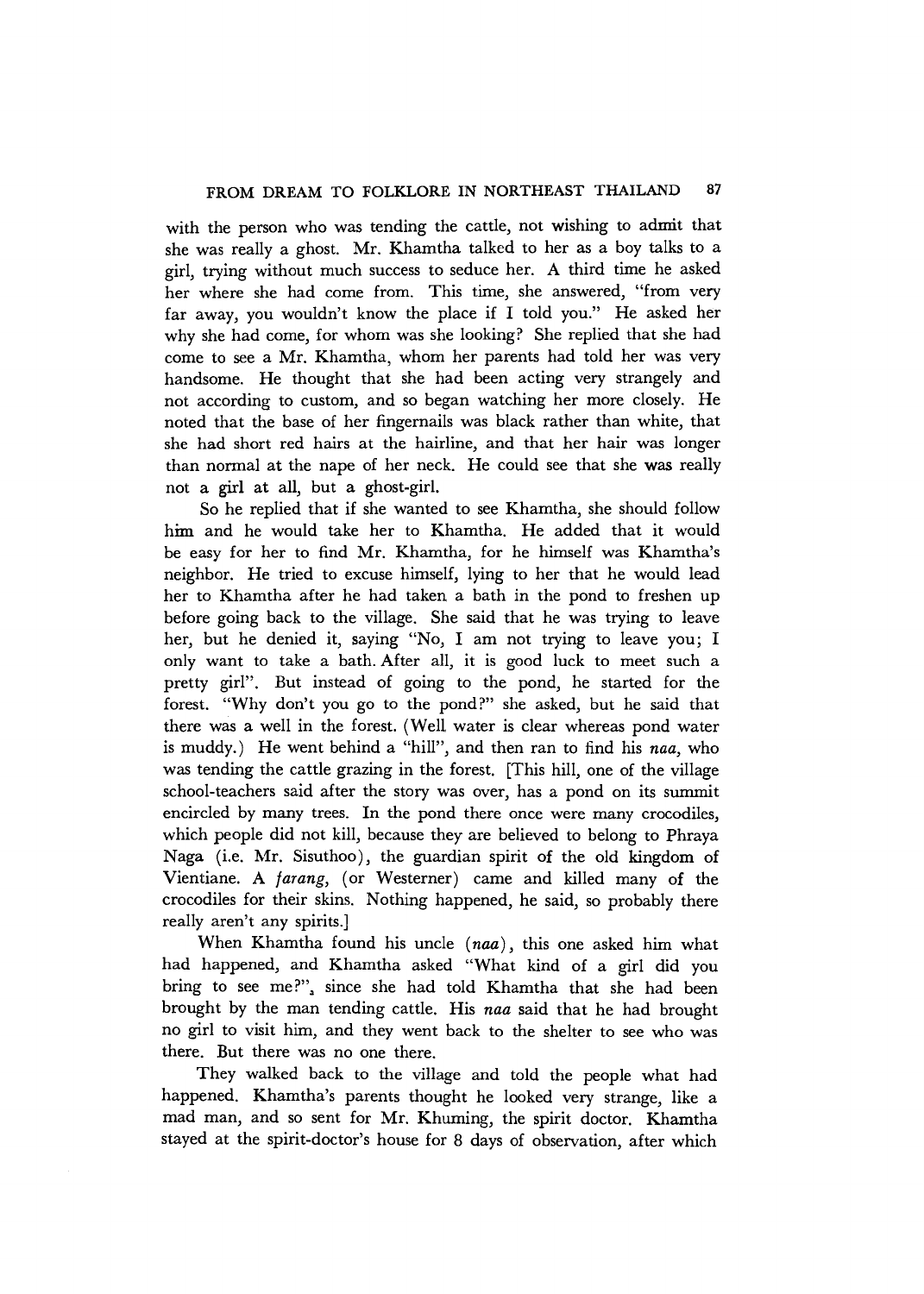Khamtha was sent home to his family. His relatives all came to see him, and he seemed to be normal. Then, that very day, at noon, while many of his relatives were still visiting, Khamtha said he was sleepy and went inside the house to lie down.

He dreamt again,and in his dream he was visited by 5 *men,* who asked him if a Mr. Khamtha lived in this house. Dreaming, he answered yes, he is here, and left the room to come out to speak to them. He asked them why they had come. They were four old men and an eighteen year-old youth, who was very handsome. One of the old men said that they had been sent to get Mr. Khamtha and take his back with them. Khamtha asked them where they wanted to take him. They answered that they would take him to Big Phukhawdyng. Phukhawdyng or Mount Dyng is a mesa-like massif in the neighboring province of Loey. The location of Big Phukhawdyng is unknown to everyone. (Since I did not try to get the Thai spelling,I cannot tell if *dyng* is related to a Thai word meaning hard-headed, headstrong; to pull, stretch out or pluck,or is related to a Pali-Sanskrit work *dyngsa,* the numeral thirty.)

When they arrived at Big Phukhawdyng, Khamtha was told, he would be entered in a contest to select the most handsome man from among the contestants. (The villagers who had all heard the story before agreed that it was a contest just like the beauty contests at the provincial winter fair, only with men instead of women.) Khamtha said that he didn't want to go, since it must be far away for he had never heard of Phukhawdyng Jaj, or Big Mount Dyng. The handsome youth told Khamtha that he too was going to enter the contest and tried to encourage Khamtha to join them. But Khamtha still did not want to go. He insisted that they return to the person who had sent them, and tell him to come himself to talk to Khamtha. "If I have to go, I will go only with that man", he said. The old man said that he would tell the person who had sent them to come after Khamtha himself since he would not come with them. They left then, and Khamtha woke up and told everyone about his dream.

They asked him if he were mad, dreaming the same kind of strange dream so often and said that his "nervous system was very strange". His relatives watched him carefully.

Five days later, again at noontime, he again went to sleep and dreamed again. He dreamt that he heard a motor-car approaching the house and went out to see who had come. He saw a round disk-like object with five "things that looked like the heads of horses" projecting out of it at the rim. (The headman broke in to say that they might be *naga* heads.) The whole vehicle, having no wheels, floated only a meter off the ground beside the ladder to the house. Khamtha looked at it and saw a man, looking like a king, leave the machine. Khamtha feared the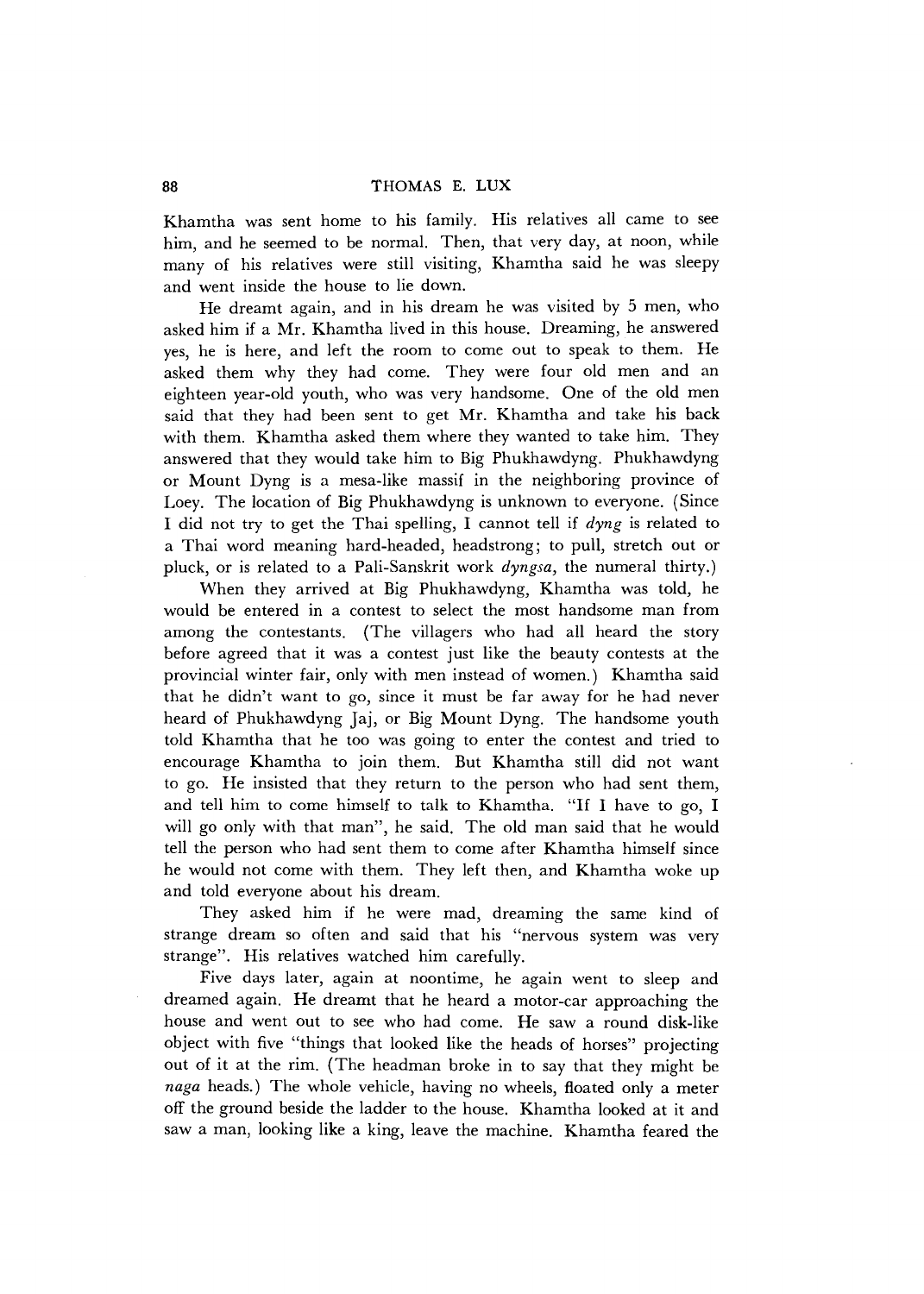man and sat down (in order to place himself on a lower, and hence respectful, level than his guest). The man came up and sat beside him, introducing himself as Mr. Sisutho. Mr. Sisutho looked very big, as big as a *farang* [Westerner]. He told Khamtha that he had come to take him away. Khamtha asked "Where will you go, father?" Mr. Sisutho told him that of all the contestants in the men's beauty contest, only Mr. Khamtha had not yet come to Phukhawdyng Jaj. Khamtha replied that he did not want to go, that he would miss his wife and children, and that anyway he wasn't handsome, but only ordinary( which the story-teller agreed was the truth, having seen Khamtha). Mr. Sisutho replied that he had promised his friends to bring a contestant to match, if not surpass, theirs but that unless Khamtha returned with him, he wouldn't be able to keep his word.

Khamtha asked "If I should go, when would I be able to return home?" and made Mr. Sisutho promise to send him back right after the contest. Mr. Sisutho agreed to send him back quickly, and added that he, Khamtha, would be able to make some money by going. But Khamtha said that he didn't need any money, so long as he would be sent home whenever he wished to return. They both then entered the strange machine and left the yard, floating down the road a little ways, when Mr. Sisutho asked him if he had told his wife and children that he was leaving. Khamtha admitted that he had not; so Mr. Sisutho told him to get out of the machine and go back to tell them. Then he woke up back in the house.

He told everyone of his dream, and they agreed that he was surely mad, for they had seen nothing unusual. Mr. Khuming, the spiritdoctor, asked whether he felt any different than usual, but he felt normal, and replied "Quite well, I only dreamt." His relatives asked him if it was only a dream or was he delirious, as seemed more likely. But he denied it and told them about Mr. Sisutho and his machine. Then they knew that he had only dreamed. After a bit, Khamtha tried to excuse himself, saying he wished to relieve himself. Mr. Khuming volunteered to accompany him to the privy, but Khamtha objected, saying he didn't need the spirit doctor to accompany him. Mr. Khuming then said that if he felt quite well, he probably would not need Khuming to go along,as long as he took his little son in case he became ill. So Khamtha left, accompanied by only his son, to relieve himself behind an isolated clump of bamboo some 80 meters from the house. His son waited in front, about 4 meters away, and after a little while, heard a sound like something heavy being thrown against the bamboo. He called out, "Father, father", and everyone came running to see what had happened, but Khamtha had disappeared. Although there was no cover that would have permitted him to have run away without being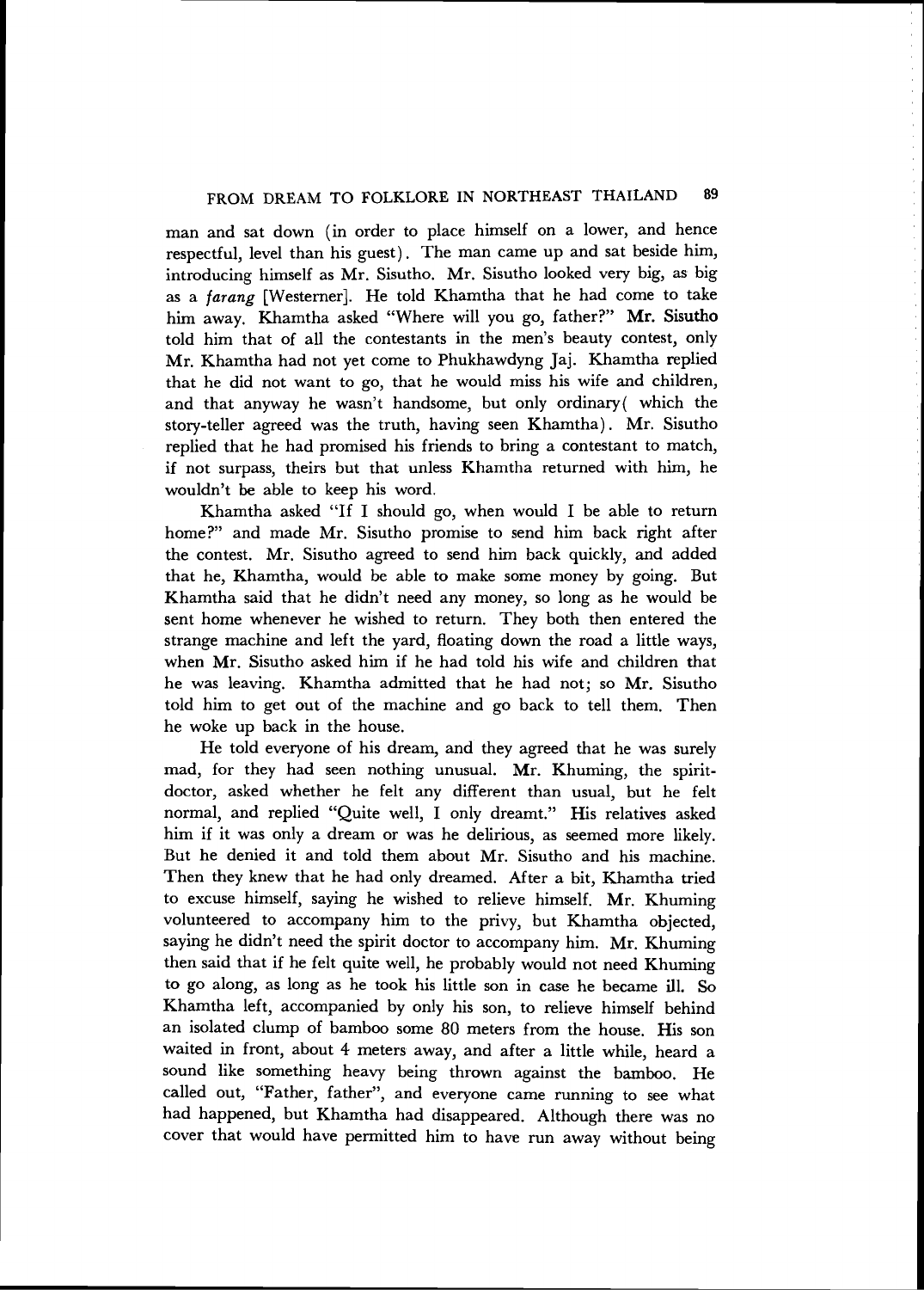seen, they searched everywhere in and around the village without success. About two hours later, Khamtha reappeared at the same spot behind the thicket of bamboo and told the following story.

When he went around the stand of bamboo, Mr. Sisutho's machine floated up to him. He got in, and they rode to Mr. Sisutho's city where they got out. There was a large crowd of people all around, as at a fair, but Khamtha recognized no one among them. Mr. Sisutho told him to stay close and follow him, and led Khamtha along a white carpet spread on the ground. Before them were three tall houses, one red, one green and one white (the ordinary Thai house is unpainted). They went into the red house, and music began to play. A loudspeaker said, "Mr. Khamtha, son of Mr. Sisutho, is coming now."

They left the red house and entered the green one. Inside there was a throne on which Mr. Sisutho sat, pointing to a chair nearby for Mr. Khamtha. Coffee, tea and cigarettes were brought in for Mr. Khamtha, but he refused them, knowing that if he accepted anything he could not return. He was then told to go to the white house to dress himself, as it was nearly time for the contest. He did. In the white house, there were many kinds of clothing, watches and rings, all by the cabinets-full. Mr. Sisutho said that he would give all of it to Khamtha, and asked him what color he wished to wear. Khamtha said that he had no preference, so Mr. Sisutho told him that green would be best and that he should wear clothes of that color. Having attired himself, he was given a mirror to look in, and he saw that he was indeed very handsome and not at all like himself. Mr. Sisutho, however, decided that the color was not appropriate after all, and instructed him to change to white clothing. He did, and again looked in the mirror, and saw that he was still more beautiful. Mr. Sisutho, satisfied, said that white was the best color for him and gave him a watch and ring with a white jewel. Under Mr. Sisutho's direction, he practised walking and sitting down gracefully for a while.

When they had finished practising, they went out to the stage where the contest was to be held. It looked like a likay *[liikheej*, the itinerant popular theater, corresponding to the Japanese kabuki stage, and in back, had a number of rooms for the contestants. He went into the first room, set aside for Mr. Sisutho's sons, and found that there already were five other handsome young men in it. Khamtha waited there for about five minutes when trumpets began to blow. At the third call, the curtain that formed one wall opened up, and he saw that he was on a stage. He walked to the front of the stage, followed by the other men. Khamtha thought that the second youth behind him was the handsomest of all of them, and would surely win. The six men walked in a circle, sat down in chairs gracefully, and returned behind the curtain.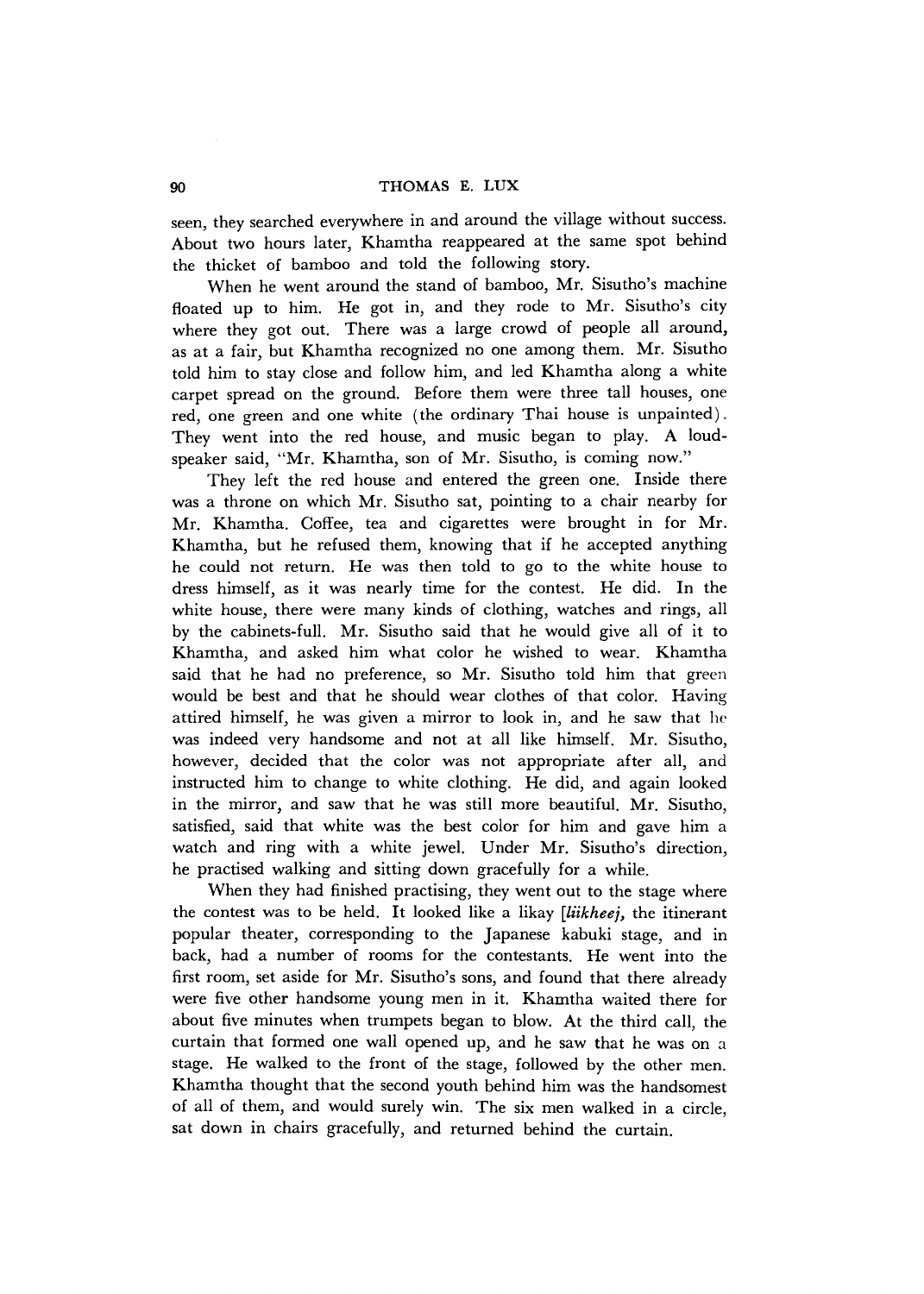# FROM DREAM TO FOLKLORE IN NORTHEAST THAILAND 91

Mr. Sisutho came back stage and took him to the green house to wait for the announcement of the winner. In a short time, the loud-speaker announced "Mr. Khamtha, son of Mr. Sisutho, is the winner." The youth Khamtha who had thought to be the handsomest of all was the second-place winner. Khamtha said that he did not want any of the prizes Mr. Sisutho offered to give him, a told and silver trophy cup, a jeweled ring, a watch and a set of clothes. Mr. Sisutho said that he would give him a watch and the ring anyway, but when they reached Khamttha's village, Khamtha tossed them back into the vehicle, saying that he did not want anything. Mr. Sisutho accepted this, but said that nevertheless all Mr. Sisutho owned would one day belong to Khamtha. When Khamtha's children were grown up in about 20 years or so,he would return for Khamtha and take him away to live with Mr. Sisutho, his rightful father. Then he left Khamtha where he had found him.

The people in Khamtha's house heard another sound behind the bamboo thicket, two hours having passed since Khamtha's disappearance, and went to see what it was. It was Khamtha, who had reappeared and was lying senseless and without feeling on the ground. When he was put on the ladder to his house, Khamtha recovered and was quite normal. Now his relatives and family do not want him to tell this story often, for they are afraid he will dream again. His full name is Khamtha Thongsilyang (while several translations of his given name are possible, his whole name could mean Gold-covered Yellow-gold). He lives in Ban Wang Thong, Ban Can Commune, Bandung District, Udonthani Province. In 1961, he was 34 years old, and a farmer.<sup>2</sup> He described Mr. Sisutho's city, said our story-teller, as being more beautiful

<sup>2.</sup> Firth (1955:13), discussing the fate of the soul, points out that narrative accounts of encounters with ghosts or of mediumistic seances provide outlets for aesthetic creativity and satisfaction in which intellectual elements are blended. Generalized descriptions based on set interviews often fail to convey the social context and full meaning carried by an oral recital of a vision, dream of the afterworld or ghostly visitation. He suggests the author of such an account as presented in this paper is seeking meaningful personal satisfactions, such as confirmation for personal decisions, standpoints or relationship, or may be projecting the dilemma or solutions of a personal problems.

Unfortunately we lack specific information on the precise social standing of Mr. Khamtha, who narrated his story to Mr. Kaew, my informant. But some clues are suggested by the narration, even at second hand. First Mr. Khamtha was entering early middle age in 1961, but would appear to be still dwelling in his parents' home with his wife and children. This virilocal residence is less common than uxorilocal residence, but is not considered unusual or abnormal. On the other hand, joint residence with parents-in-law or parents is temporary, lasting for an average three or four years until a younger sibling is ready to marry. While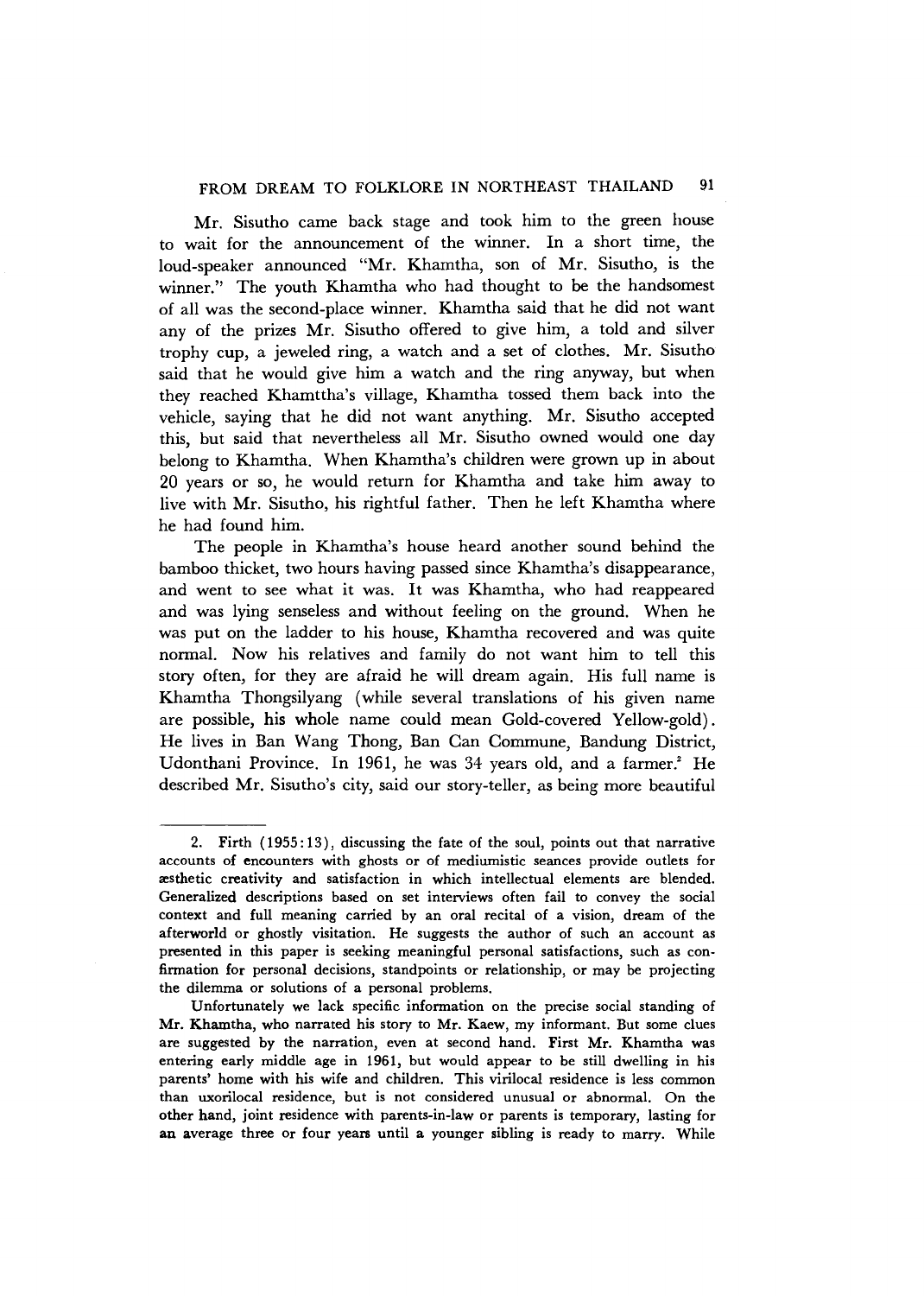than Udonthani, with big buildings like those in Bangkok, although he has never been either to Udon or to Bangkok. But all in all, the city looked pretty much like a Thai city. I was asked if I wanted to see the man, as it was only 20 baht (\$1.00) for the round trip. Afraid I might have to take half the village if I said yes, I hedged and said, maybe someday. At the time, also, it took from three to six hours to travel by truck from the highway to the district seat alone, some 45 kilometers, with Ban Wan Thong being yet some distance beyond, situated by a large plain annually flooded too rapidly to be farmed, by the Songkhram River,a tributary of the Mekong. So I did not make the trip.

Some four years later, in 1965, I did travel to Bandung District to visit a former student and his wife, who was teaching in the mission school of a largely Catholic village. Transportation had not improved; the trip taking three hours by truck on a very rutted track. We sat on the roof of the *cab,* since the body of the truck was jammed with people sitting and standing. People were even sitting on the wooden railings of the truck bed. My former student's village was a few miles outside the district seat, so as we walked through the deepening dusk he started to tell me about a bog some 15 kilometers beyond the village where the ground shakes when walked on and there is a special kind of tree, rather like a coconut palm, but with very small fruit and needlelike leaves which he said grows no-where else in Thailand. He had gone there once with fellow-teachers, but they were unable to penetrate to

a married couple reside with the parents of one spouse, usually those of the wife, they are in a subordinate client position in the village. The young husband is expected to support his patron in village meetings and is not expected to have any independent opinions of his own. Not until he becomes head of his own household does he attain full adult status in village affairs. Joint residence, however, may extend considerably beyond the average three or four years in individual cases. Since residence determines inheritance, in that new household will be given a portion of the estate in land which they helped cultivate, it is not always easy for such a young man (whom circumstances require to remain in a subordinate, dependent residency) to obtain recognition as a person of significance and prestige. If he leaves joint residence of his own accord, he may be forfeiting his means of livelihood. His labors benefit his patron as much or more than himself, and while he can join in discussions at village meetings, he has no vote, since each household votes as a unit whenever necessary. While temple service as a monk gives some prestige, with ex-monastics being given titles of respect corresponding to their ecclesiastical status, most men do enter the Brotherhood at least briefly before marriage— although this is perhaps less true now than formerly. It is also apparent that Mr. Khamtha did not progress beyond novice status, despite six years spent in the Brotherhood, and so was entitled to the lowest title of respect only. One possible motive of Mr. Khamtha's visions, therefore, could well be a conscious or unconscious desire for greater personal prestige and recognition by villagers as a person of importance despite his structurally subordinate position.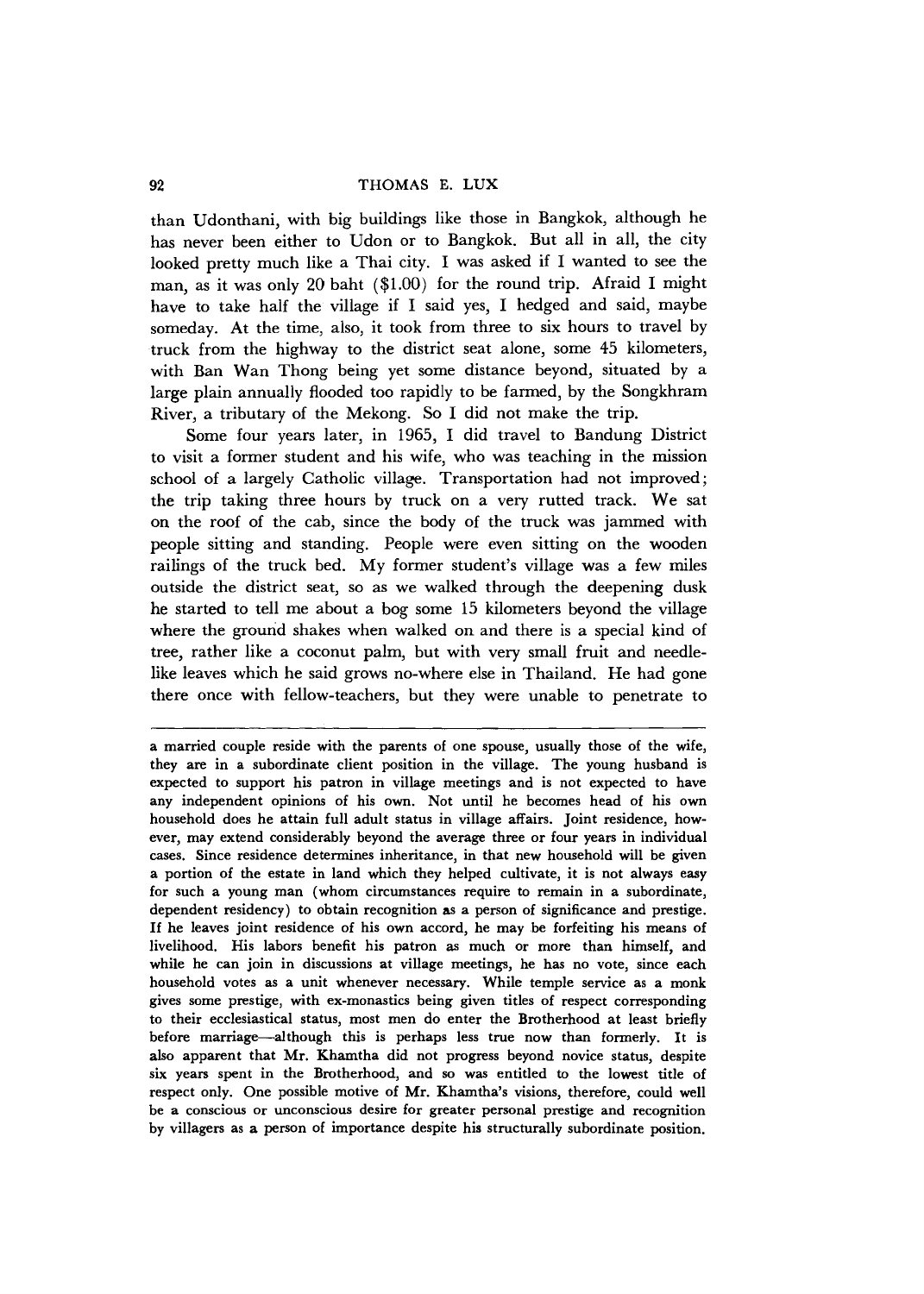# FROM DREAM TO FOLKLORE IN NORTHEAST THAILAND 93

the center of the bog, where there is a lake containing crocodiles of varying size. The wind in the trees, he went on, makes a peculiar moaning sound. By and large, the bog is an awesome place, and people hereabouts believe it is haunted by spirits, being the home territory of Mr. Sisutho,who is the head of all the spirits *{phii)* in the Northeast. He then began a story, which was believed by Buddhist villagers, about a man from Ban Wang Thong. The man was said to have fallen asleep near the edge of the bog, and to have disappeared for two days, leaving behind his clothing to be discovered, but left undisturbed, by seachers. After two days, he reappeared and told what had happened to him.

Struck with the similarity to the story I had heard four years earlier, I made the mistake of talking instead of listening, and told the story related above asking if it was the same. It was the same account at least in outline, but I had missed the opportunity to hear a variant version of what had happened in the land of Mr. Sisutho. The rest of the journey was taken up by a mutually interesting but largely irrelevant discussion of credulity and the will to believe. Once in the village other events intervened to push the story out of mind, particularly as I had not deliberately set out to collect folklore, but to investigate kinship and social organization.

Subsequently, I was to hear more of Mr. Sisutho. Mr. Kaew, the man who had originally told us Khamtha's story, told me in 1966 that Mr. Sisutho is more properly called Phaja Nag Sisutho, and was the guardian-spirit of the old city-state of Wieng Chan (Vientiane), to which the old city-state of Nong Han was subject until incorporated into Thailand. Phaja Nag, he said, still lives in the Menam Khoong (Mekong), and in the old days the *caw myang* (lord of the city) of Wieng Chan could summon the Naga spirit to defend the city by beating a large drum (kong) kept in the city for the purpose. When the Thai defeated Vientiane in war—undoubtedly when Caw Anu rebelled in 1827-, the Thai were able to defeat the city only because they had first stolen the drum so that the Naga could not be summoned. Many villagers attributed the heavy flooding of late 1965 to the annoyance of Phaja Nag Sisutho caused by work on a proposed dam across the Mekong at a spot he is believed to frequent.

Heinrich Zimmer (1962:62) identifies the "king and ancestor of all the snakes that crawl the earth'' as Shesha (lit. the Residue) or Ananta (lit. the Endless), who represents what was left over of the cosmic waters of the abyss after the earth and the upper and lower infernal regions had been shaped. Earlier (1962:60-61) he analyzed a relief of Vishnu lying on the coils of Ananta floating on water as symbolizing the "triune manifestations of the single, divine, imperishable, cosmic substance, the energy underlying and inhabiting all the forms of life". As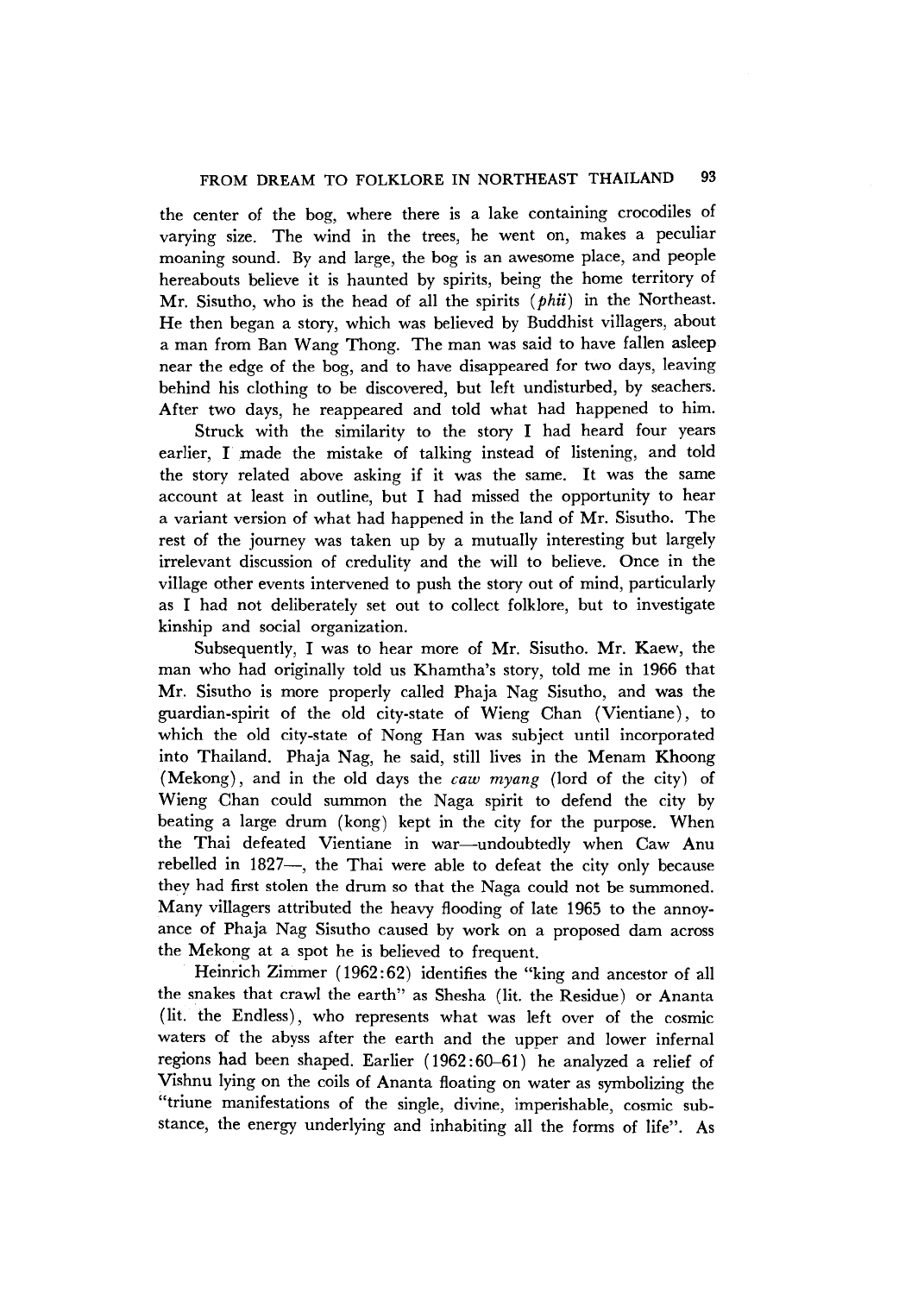a class nagas are water-spirits, or genii, superior to men living in underwater heavens and guardians of the life-energy stored in the waters of the earth. Zimmer points out also that "Hindu and Buddhist representations of such popular divinities do not differ from each other, either essentially or in detail" (1962:63) since both the art and the doctrine were in India basically the same. I suggest that Phaja Nag Sisutho, the head of all the spirits of Isan (Northeast Thailand), is to be identified with Shesha, the king and ancestor of all serpents, as well as the Serpent-King Muchalinda, who sheltered the Buddha from a rain-storm during the third week of his experience of enlightenment. Zimmer sees this popular legend and the images it has produced in Cambodia and Thailand as perfectly reconciling two antagonistic forces, the life-force that binds men to the cycle of rebirth, and the savior who severs bonds and points beyond to the transcendental. (1946:66-68).

It is particularly appropriate, then, that at Vessantara (Bun Phra Wejdsandon) or Bun Mahachad (Feast of the Great Life), an *upakhuud* or shrine to the Naga king is erected in the temple compound and *thung* corakhej, or crocodile flags, are flown. Phya Anuman Rajadhon (1967: 169) notes the crocodile is to be identified with the naga, which was called the "crocodile-snake" *(npuak ngu*). *Nguak* is the old Thai word for *corakhej,* but now refers to mermen or mermaid.

It is also appropriate that the villagers of Pig Wallow Village, a recently settled communiy in a forested area with copious ground water resources that seep through the soil in many spots, should have obtained its ancestor-spirits for the village shrine from those spirits that regularly traverse the forest between *Kham Chanood*, (the bog, belonging to Mr. Sisutho, mentioned earlier) and the area east of the town of Nong Han, in which is located Mango Village. As symbolic of the life-force and of Shesha, the Residue of Creation, the Naga is ancestral to all life, and is justly identified with the *phiipuutaa* the spirit of the father's father and the mother's father, who are he guardians and disciplinarians of he traditional Isan village. Although the villagers are not theologians nor particularly concerned with analyzing the symbology of their beliefs, it had bothered me that they would blithely identify the grandfather spirits with the *upakhud*, with the *lak myang*, or city post, originally a Shiva-linga erected by Khmer kings in outlying cities as symbolic of the divine royal presence and power, or with the *saen caw,* the shrine to the guardian spirit lord of a town or village. Except in functional terms, I could not see the logic of the equation, particularly when the obligation to venerate the grandfather spirits was not related to actual descent but was determined simply by territoriality, i.e. residence in the village. If, however, we see the ancestor spirits less as genetic ancestors and more as simply the origins or source of causation, it is easy to see this is the common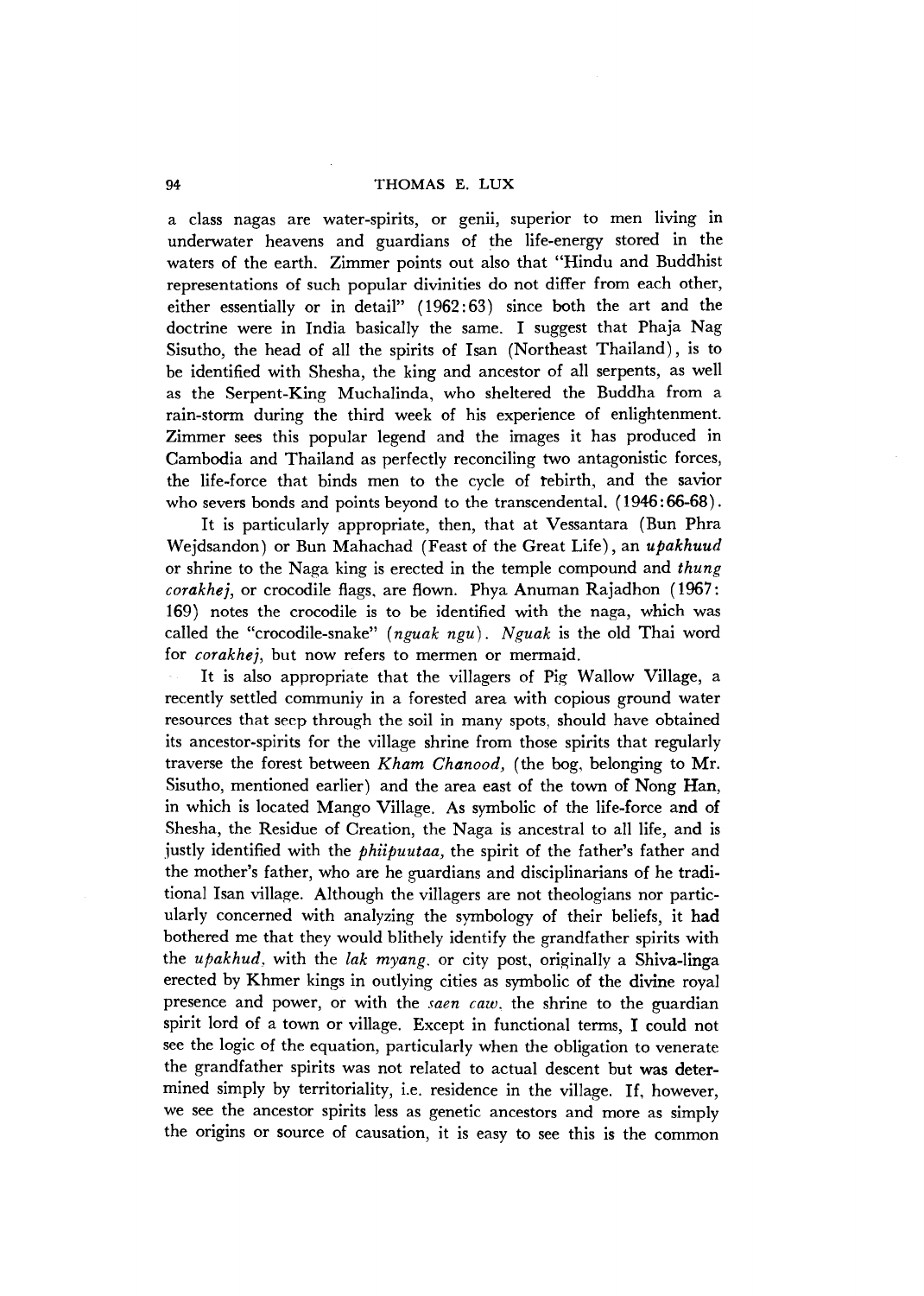## FROM DREAM TO FOLKLORE IN NORTHEAST THAILAND 95

 $\Delta \phi$ 

 $\hat{\mathcal{A}}$ 

element for the different types of spirit shrines venerated in present-day Isan. They all honor a mythological or quasi-historical being or beings regarded as analogous to genealogical ancestors in being responsible for currently existing entities.